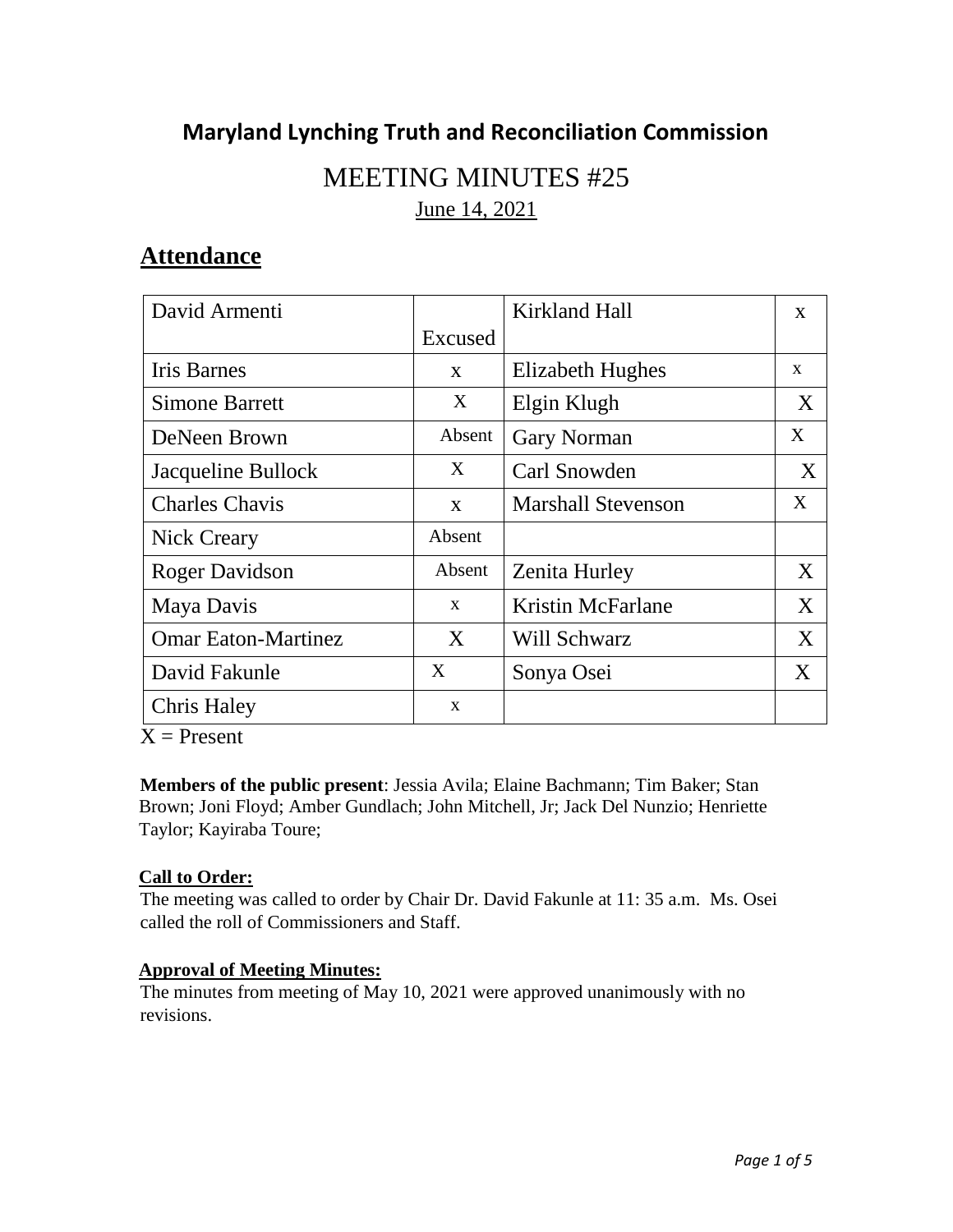#### **Public Comments**

The Chair asked if any members of the public wished to make a comment and there were no responses.

#### **Sub-committee Reports**

#### **Logistics - Commissioner Maya Davis**

- The last logistics subcommittee meeting was held virtually May 19, 2021 at 11a.m.
- **Discussion:** What is the timeline for hiring for the Research coordinator position? Will be the position be available for the first hearing in September?
- Public hearing planning- The first hearing (Allegany County) will now be held on October 2, 2021 instead on initial date September 11, 2021 (in observance of National day of Service and Remembrance Holiday). All other hearing dates have been modified as well. Mr. Schwarz has provided an updated hearing schedule. (See document from Mr. Schwarz)
- The subcommittees effectively plan to meet in the future in collaboration to help prepare for MD LTRC hearings. The Research subcommittee will compile information shared at hearings. The Reconciliation subcommittee will be providing reconciliation resources and the Logistics subcommittee will work on setting up and executing discussed plans.
- The next subcommittee meeting will be held  $6/16/2021$  at 11 a.m.

#### **Research - Commissioner David Armenti**

- The last Research subcommittee meeting was held May 17, 2021.
- This subcommittee meeting focused on discussing volunteers and partnership with local coalitions and other organizations. The subcommittee is working to create a document to lay out how volunteers would be able to assist the MD LTRC. The subcommittee will help provide guidelines for volunteer work.

#### **Reconciliation – Commissioner Charles Chavis**

- Commissioner Chavis had great meeting with chair and organization for Transitional Justice Group Institute of Johns Hopkins University that are involved in supporting commission work and coalitions
- The Reconciliation and Justice Committee will be partnering with the International Center for Transitional Justice and the SNF Agora Institute at Johns Hopkins and the John Mitchell, Jr. Program on 7/14/2021 to provide resources to external partners nationally regarding historical trauma and racial healing. The goal is to help solicit support from coalitions hearings and other coalitions for workshops throughout the state to share strategies and what works best to build restoration.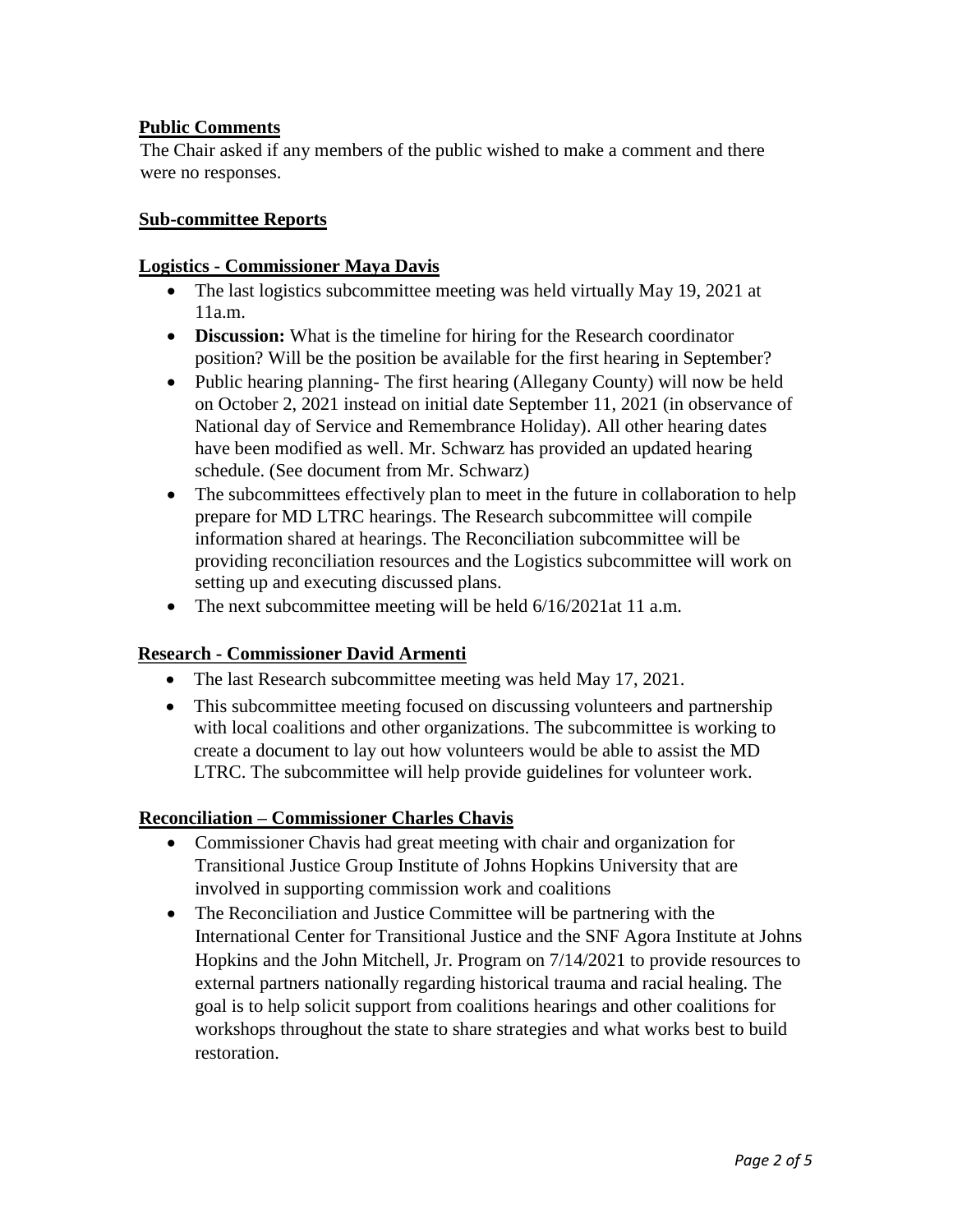- The awarded DOJ grant will help to provide educational opportunities regarding historical trauma racial healing
- **Grants Performance Update-** The DOJ grant requires a submission of quarterly performance reports. Fall report submitted by legal counsel Ms. Hurley. The next performance report is due for January- March 2021. Funds were not yet available then so there was not much information included.
- Year 1 funds have been released. The Research historian and Genealogist and some trauma informed trainings can be covered within the DOJ grant funds. Requests for Proposals have been posted for both positions. Proposals are due 7/16/2021.
- **Discussion:** How long do we want to give consultants to do their work? If in need of federal funding, MD LTRC will need BJA to approve Year 2 grants which include funds for most of the hearing funds and budget. These funds are set to start October 2021. The logistics subcommittee will review how the funds need to be reallocated and share with the full commission.
- **Discussion:** Timing is most important when conducting hearings and utilizing grant funds. What is our plan? We must communicate with funding agencies? Quarterly reports need to indicate the use of federal funds. We must align MD LTRC commission work with timeline with BJA, to help with processing of requests.
- Committee chairs and MD LTRC legal representation will meet separately to discuss timeline and being on the same page. Date and time TBA. Please come to meeting having reviewed the timeline, and proposed changes for updates. This information will be shared prior to the start of this meeting.

#### **New Business**

- **NBC4 UPDATE** Tomorrow Chair Fakunle and Co-Chair Chavis will have the opportunity to interview with NBC 4 tomorrow about Governor Hogan's pardon and reactions from the Commission.
- Chair Fakunle wants to discuss an official MD LTRC stance on the pardons, on the air to large audience. The goal is to ensure statements align with the commission? How do we control the narrative?
- **Discussion:** Does the commission need to have an official stance? Or just share from the perspectives of our chairs? What is the quick 60-90 second takeaway? MD LTRC does not need to send the narrative that we are satisfied with the works and decisions, but rather indicate this is a starting point and would to see additional works to provide reconciliation and justice.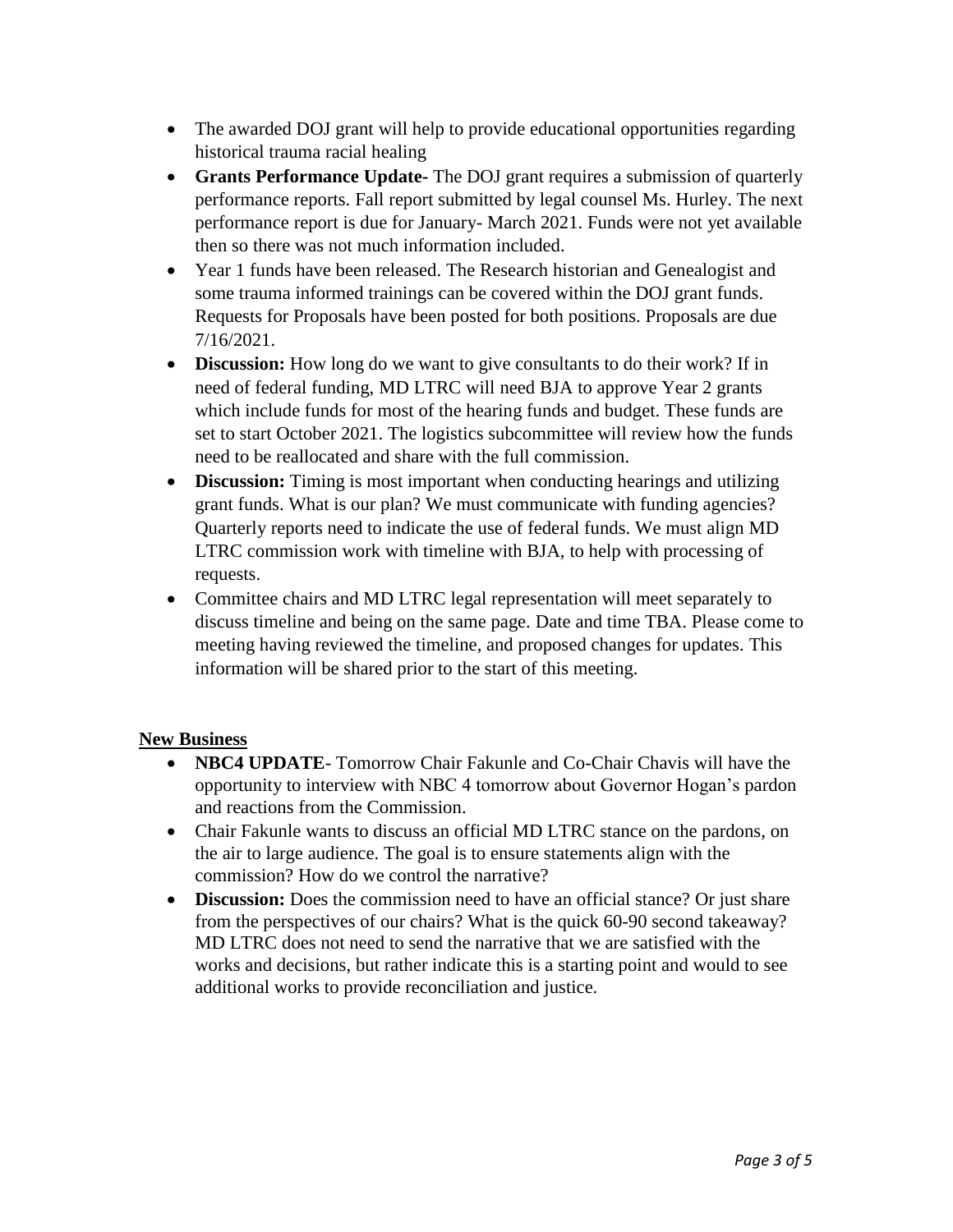- Henriette Taylor (introduced by Commissioner Armenti)- University of Maryland, Baltimore Campus who is the Assistant Dean in the UMD School of Social Work. She has interest in historical and racial trauma. Ms. Taylor is a Community and Macro social worker, who deals with community concerns.
- It is essential that we educate the public and our leaders on the appropriate language and this interview is the perfect opportunity. While we are taking in the successes of reaching a broader audience please understand that racial terror has been a global action. People may not have heard the individual stories, but are well aware of lynching.
- **Discussion:** Do you know the type of trauma you are going to be dealing with as far as MD LTRC hearings and interviews? Historical trauma? The community leads the dialogue.
- There has to be an open discussion on how social workers can support MD LTRC. It would be beneficial to provide an example of what this would look like to ensure there is support for reconciliations.
- **Oral Histories** Commissioner Chavis
- Interviews will be 2 months prior to each hearing. All virtual. The goal is to ensure each coalition is supported with a research historian to co-facilitator for all interviews.
- The subcommittee is working to secure cyber social support for racial trauma, psychosocial traumas. The first interview is set for July 2021 in Allegany County. The goal is to hear/obtain their stories and have access to transcriptions to have a detailed account of interview.
- The Intake form will be sent out to each county coalition on  $6/18/2021$  for potential interviewees, researchers, etc.
- Secured doctoral students from Morgan State University with oral history expertise will help to co-facilitate these interviews.
- MD LTRC wants to ensure coalitions have local and state support with facilitating interviews. A meeting will be held 6/26/2021 and all documents will be reviewed.

#### **Announcements**

- Joint press conference will be held  $6/18/2021$ . Any media outlets interested. Please share press conference information.
- Film discussion on Tulsa available on respective websites and Red Summer National Geographic Juneteenth
- Hosanna school- 6-8pm Juneteenth program
- M-NCPPC Juneteenth Event [https://patch.com/maryland/collegepark/college](https://patch.com/maryland/collegepark/college-park-aviation-museum-juneteenth-hybrid-festival-announced-m-ncppc)[park-aviation-museum-juneteenth-hybrid-festival-announced-m-ncppc](https://patch.com/maryland/collegepark/college-park-aviation-museum-juneteenth-hybrid-festival-announced-m-ncppc)